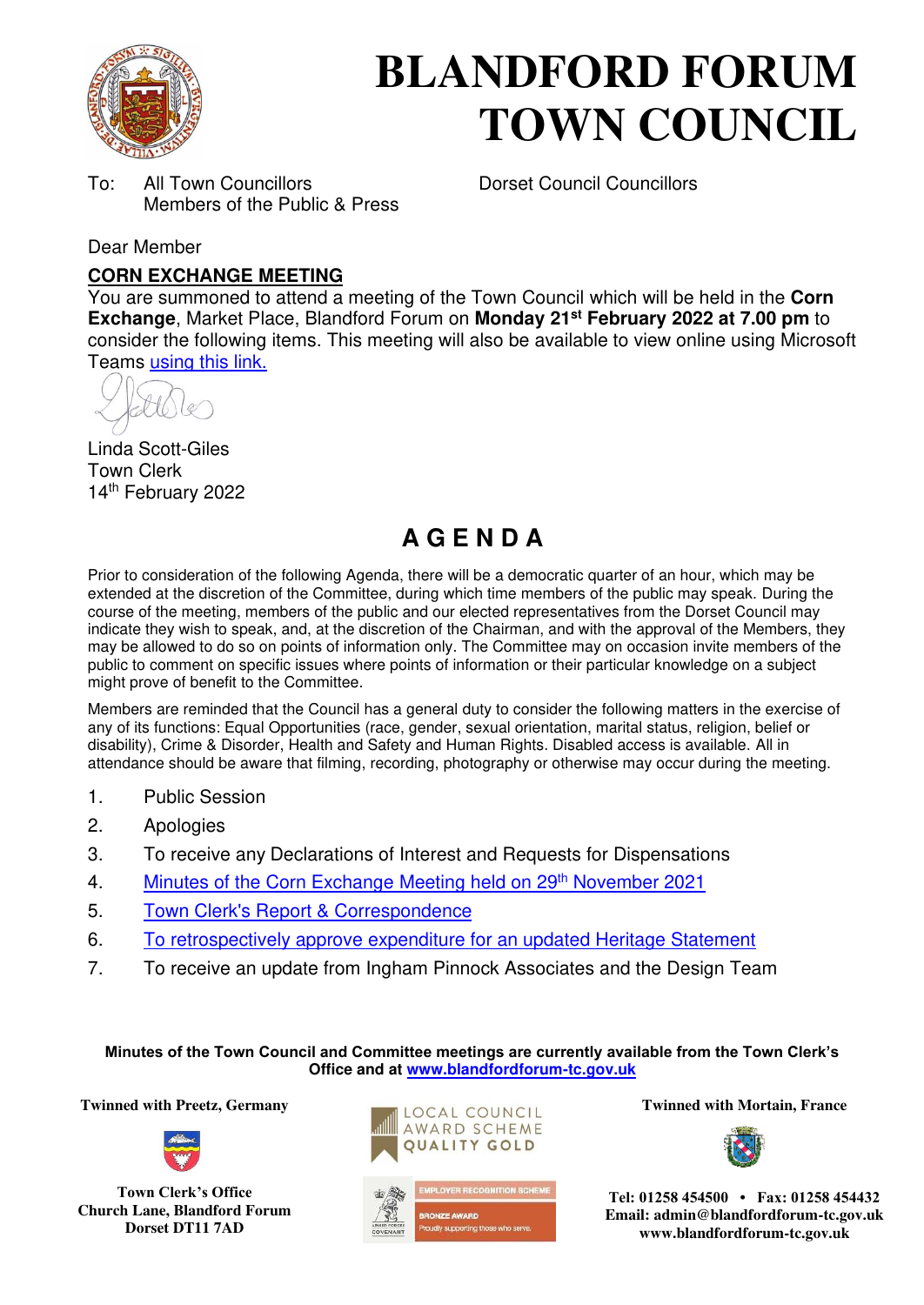#### **Town Clerk's Report & Correspondence**

<span id="page-1-0"></span>The survey to the main flagpole and crown was carried out in January and the findings are summarised below:

- The flagpole was inspected throughout its length and found to be in sound condition with no cracks or structural deterioration.
- The flagpole was checked for movement and none was evident.
- The flagpole upper support bracket in the roof space was checked and found to be secure.
- The base plate secured to the floor inside the roof was checked and found to be secure.
- The flagpole had a significant build up of surface pollution throughout its exposed length.
- The crown was securely fixed to the top of the flagpole and presents no concerns.
- The securing bolt and nut had surface rust but this did not appear to compromise the fixing in any way.
- The crown had bird dropping which is expected in a town environment.
- The crown surface condition could be improved at a later visit.

#### **Work carried out**:

- Inspection of the flagpole.
- Inspection of the support brackets inside the roof space.
- The exposed length of the flagpole was thoroughly washed and dried and has presented well.
- All pollution, greenery, mould, etc removed.
- Inspection of the crown.

### **Recommendations:**

- Full inspection in three years or before if exposed to severe windstorms or knowingly struck by lightning and there are concerns over its integrity.
- The crown could be washed and re-painted (spray) whilst on site in 2025







The three flagpoles on the front of the building are due to be surveyed in March.